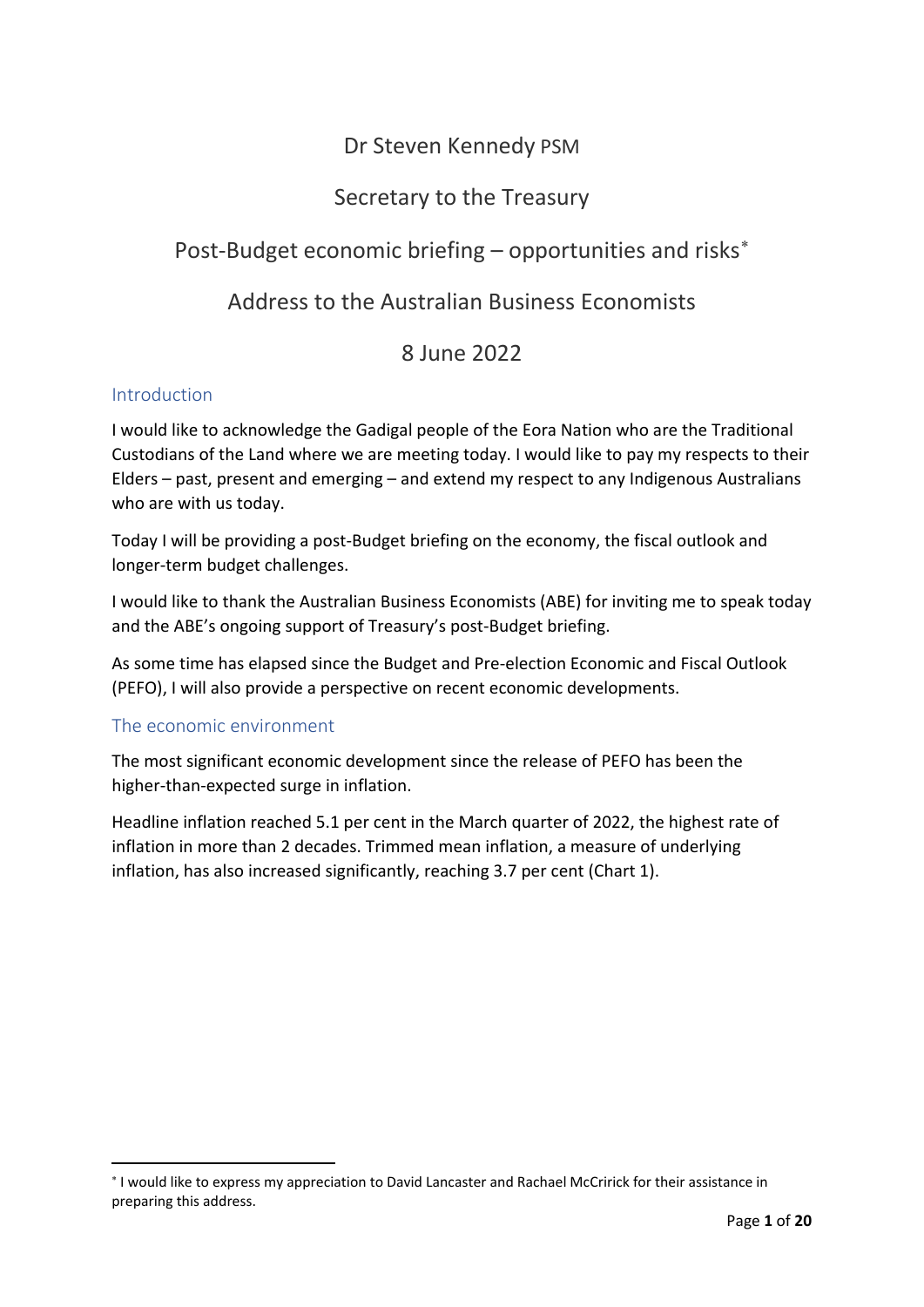



Note: The measure of underlying inflation is trimmed mean inflation. Source: ABS Consumer Price Index and RBA.

In other countries inflation is even higher. For example, the latest outcomes were 8.3 per cent for the US, 9.0 per cent for the UK and 6.9 per cent for New Zealand.

Price increases are reflecting a range of shocks, some temporary and some more persistent. The interaction of these shocks is making the job of understanding and forecasting inflation particularly difficult.

I would like to start by discussing 3 compounding shocks currently affecting global and domestic economies and impacting inflation.

First, the pandemic has generated elevated global demand for goods which has strained global supply chains, increased congestion at ports and seen sharp increases in shipping costs. This pattern of demand is especially evident in the US (Chart 2).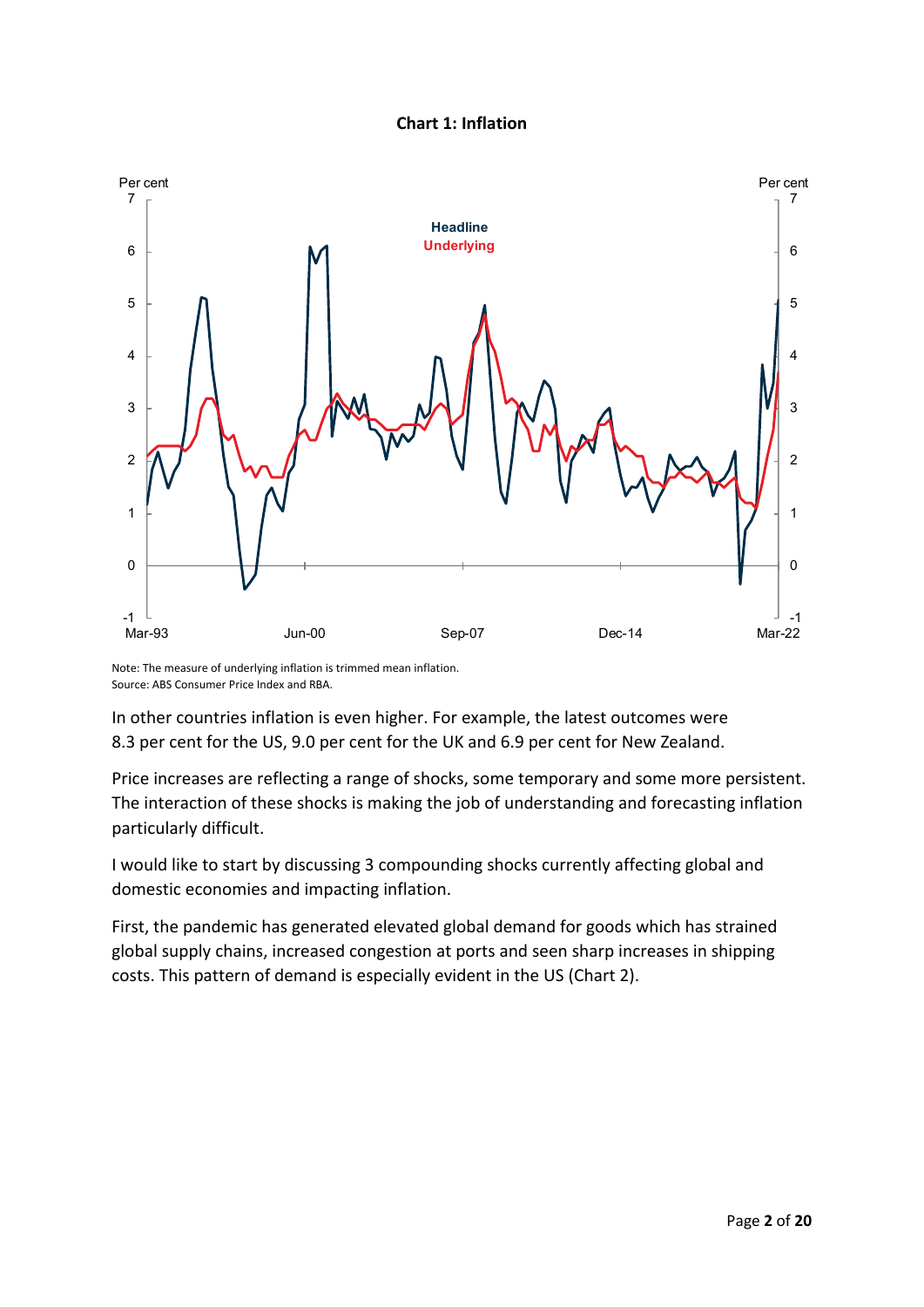

#### **Chart 2: Global supply chain pressures**

Note: Percentage change from pre-pandemic (Dec-19) levels. Source: Refinitiv, CPB and BLS.

Demand for goods has shown some signs of normalising and shipping costs appear to have peaked, although they remain significantly higher than prior to the pandemic.

In addition to the disruption in the patterns of demand, the continuing circulation of COVID-19 presents additional risks to the overall level of activity.

The second shock arises from the Russian invasion of Ukraine which has generated a sharp increase in oil, energy, and food prices (Chart 3). Russia accounts for 18 per cent of global gas and 12 per cent of global oil supply. Together Russia and Ukraine account for around one quarter of global trade in wheat.

The disruption caused to the supply of these commodities has a direct effect on inflation through higher fuel, energy and food prices for households, and an indirect effect through higher energy and transportation costs. There is the potential for prices to remain elevated for some time given uncertainty about the war and ongoing sanctions.

And it is worth noting that there are deep concerns about the impact of surging food prices on emerging economies, potentially leading to further volatility in global markets.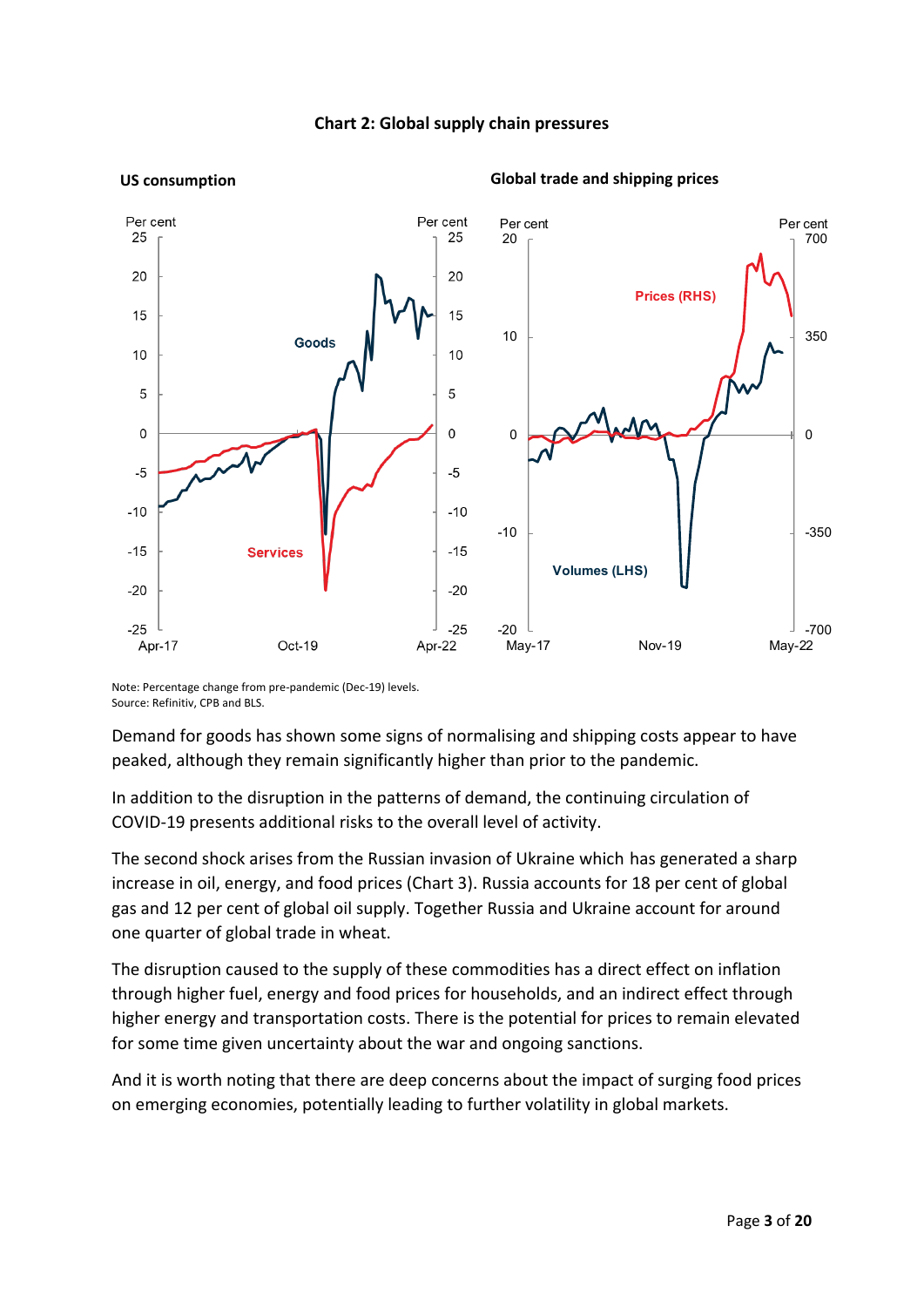

Source: The World Bank.

The third shock is only just emerging. COVID-19 in China is disrupting that economy and this may exacerbate supply shortages in the months ahead (Chart 4).

Recent lockdowns in China to suppress the spread of COVID-19 have begun to place additional pressure on global supply chains. We suspect disruptions as a result of these containment measures will continue until at least 2023, with further outbreaks likely and the central authorities remaining adamant in their approach to managing the virus.

If the Chinese Government persists with an extended zero-COVID strategy and does not make progress on vaccination and health preparedness for the ongoing presence of many cases, the outlook for the Chinese economy is bleak.

Global supply of manufactured goods would be curtailed, although weaker demand for commodities including energy could see a correction in commodity prices.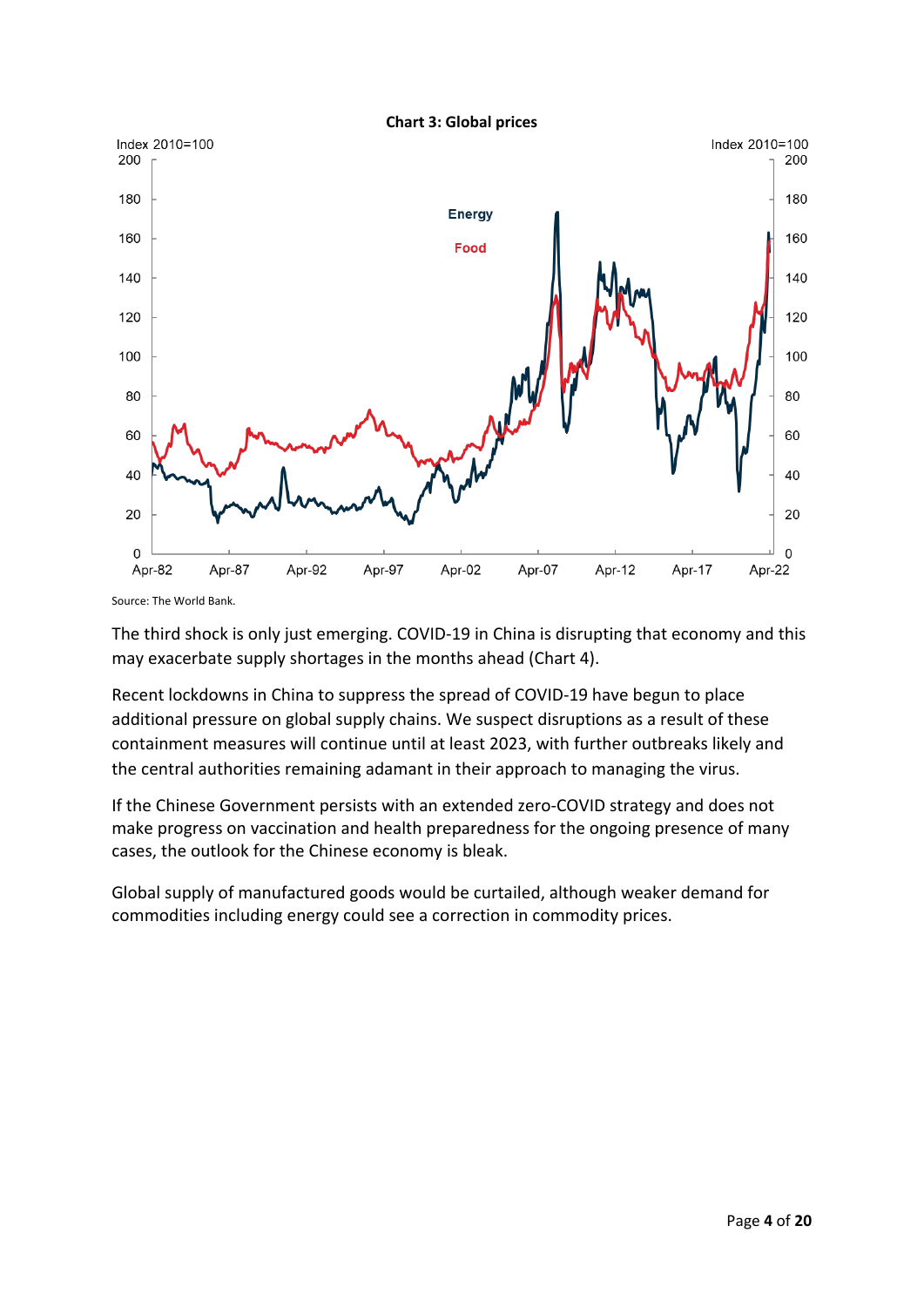

#### **Chart 4: Impact of COVID-19 in China**

Source: Refiitiv and NBS.

These shocks are running through economies and interacting with the extent to which some economies are facing capacity constraints, including labour market constraints.

The following charts (Chart 5) illustrate this through a comparison of headline and underlying inflation. They show for the US and the UK, headline and underlying inflation strengthening similarly, reflecting a combination of the shocks interacting with capacity constraints.

Circumstances are different in the EU, where demand is weaker, and underlying inflation has not strengthened to the same degree as headline inflation.

We can see the same influences at play when we compare inflation and wages. Wages are picking up in the US and the UK more so than the EU.

The potential for policy mistakes and significant slowdowns is increasing in countries where shocks and capacity constraints are most acute.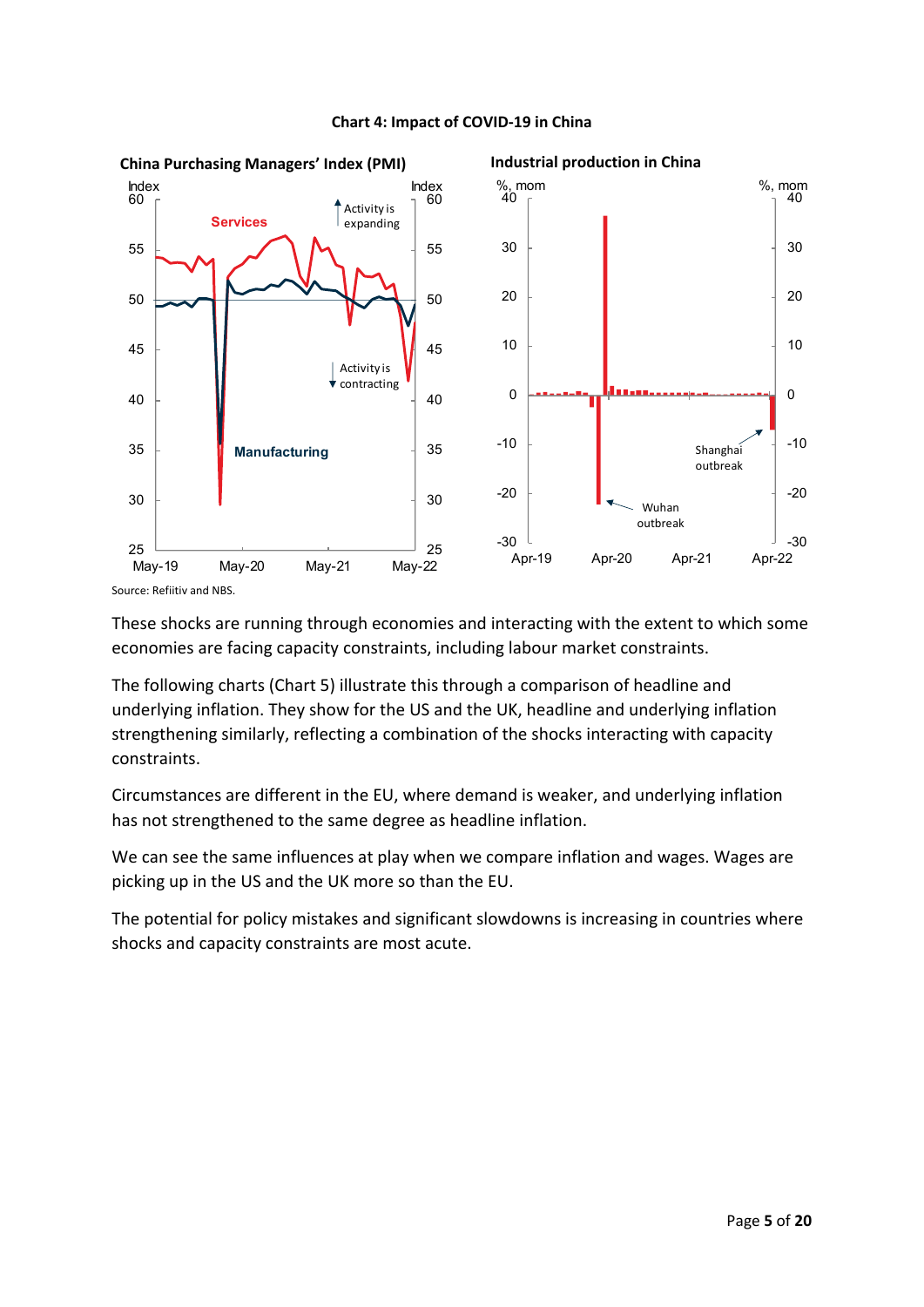#### **Chart 5: Inflation**



Note: Underlying inflation is trimmed mean inflation for Australia and the United States and core inflation for United Kingdom and European Union. Core inflation excludes energy, food, alcohol and tobacco. Sources: Refinitiv and National Statistical Agencies.

In Australia, headline inflation is not as high as some countries due to global shocks having a smaller impact to date. And we are probably not exceeding capacity constraints to the same extent as some other countries.

Nevertheless, these forces in combination with domestic factors are likely to see inflation rise above 6 per cent, potentially well above 6 per cent and remain there for the rest of this year.

The effects of the shocks on prices can be seen in the following chart (Chart 6) which shows how fuel and new dwellings have contributed to the pick-up in inflation.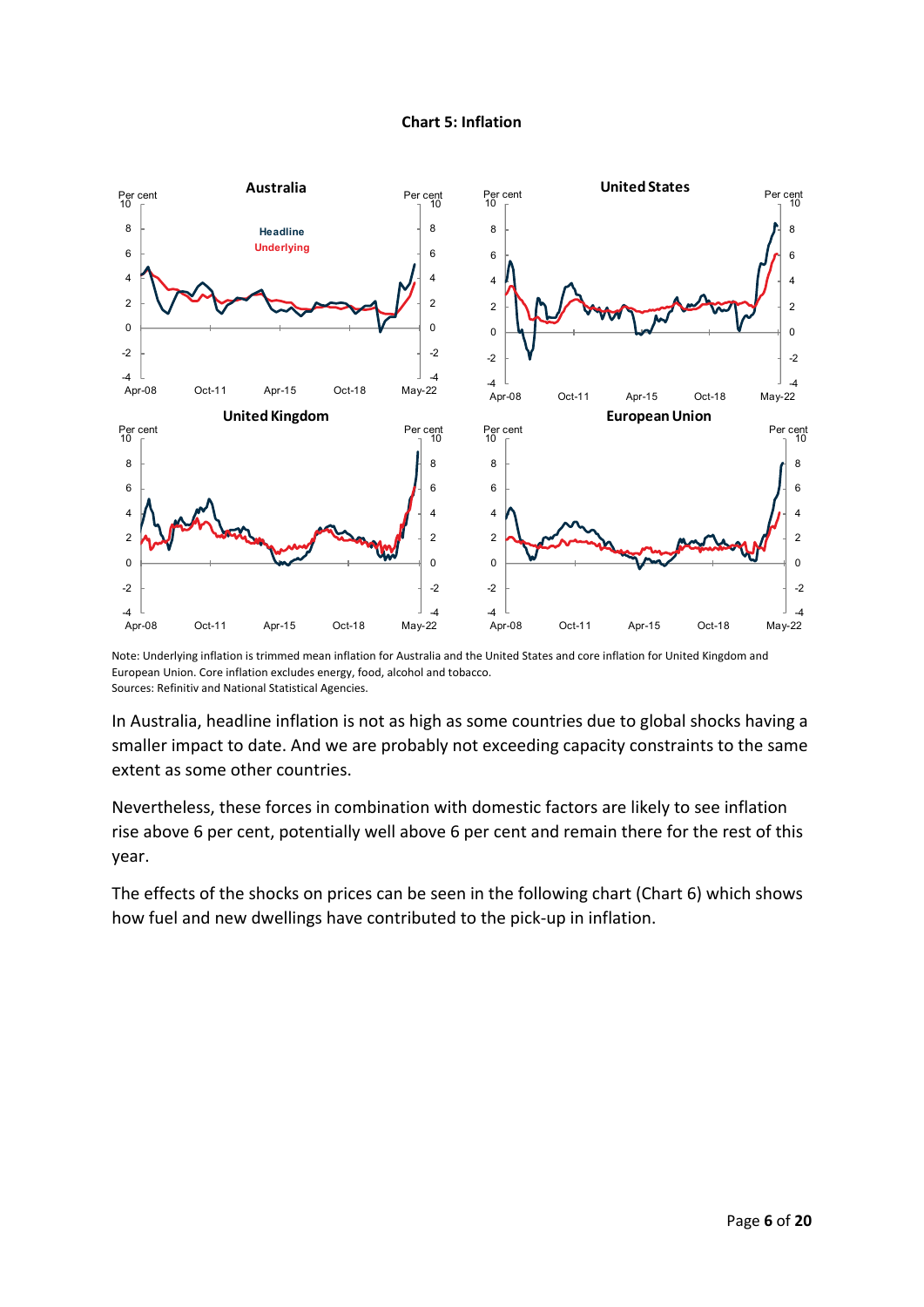

Note: Contributions prior to September quarter 2021 are back-cast using the 2021 CPI expenditure weights. Sources: ABS Consumer Price Index and Treasury.

To date, household electricity prices have not been contributing strongly to consumer inflation in Australia, unlike in the US and the UK.

However, Australia's eastern states have recently seen significant increases in wholesale electricity prices reflecting increased global prices for thermal coal and gas, as well as domestic factors such as reduced generation capacity and increased demand.

This significant pressure in the wholesale electricity system presents a new upside risk to domestic inflation.

COVID-19 is also continuing to impact the economy and we can see this in workforce absenteeism which increased in April, and although it remains below January levels it is expected to persist at an elevated level across the next few months (Chart 7).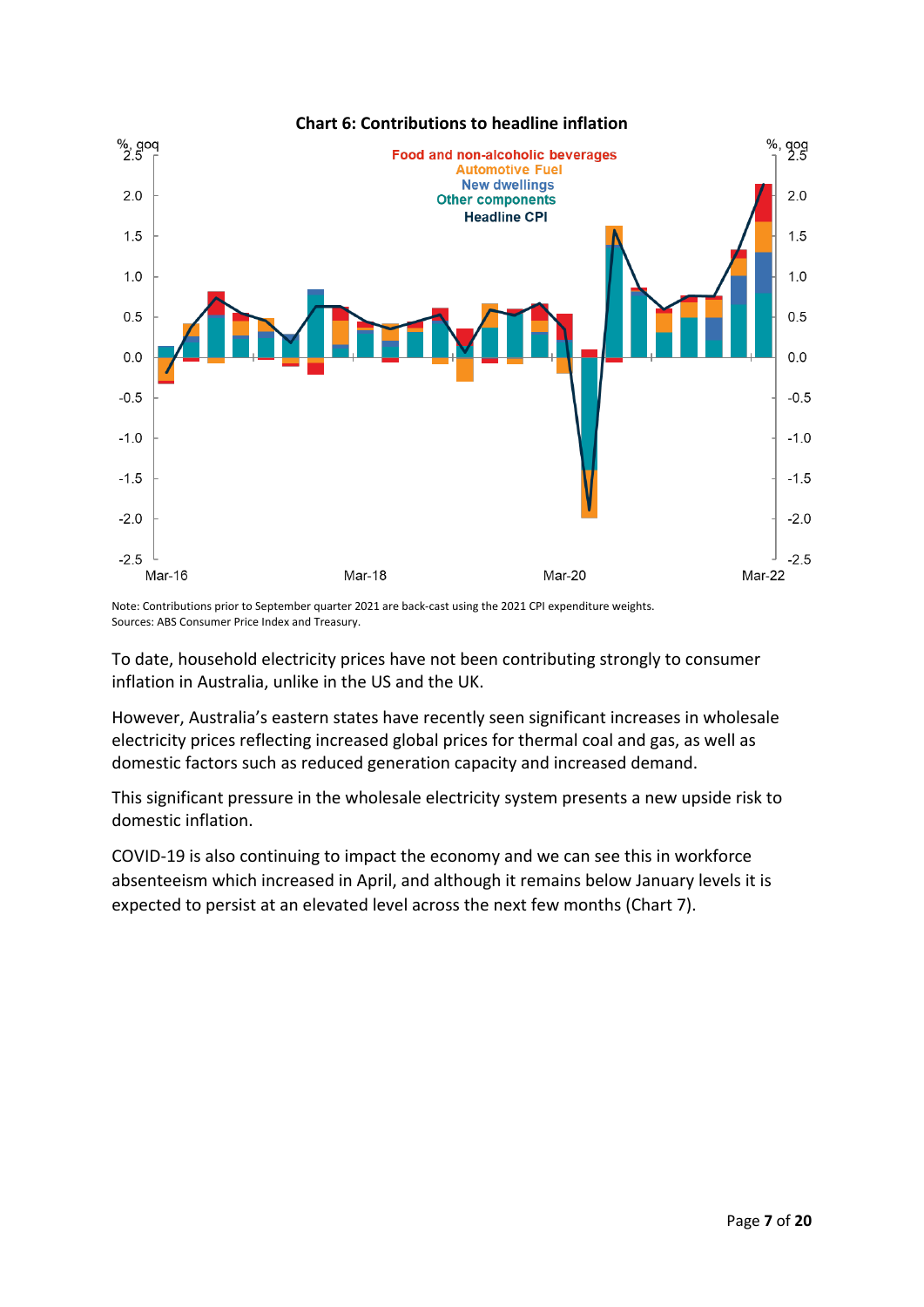

**Chart 7: Estimated COVID-19 related absenteeism**

Sources: CovidBaseAU and Treasury.

It is hard to predict how long these compounding shocks will affect the domestic economy.

At the very least, inflationary pressures are likely to persist throughout 2022 and into 2023. Pressures may begin to dissipate as global consumption patterns normalise. Further, supply issues associated with labour shortages in some sectors, for instance agriculture and accommodation and food services, should moderate as migration picks up.

That said, higher and more persistent inflation outcomes cannot be ruled out and this remains a key risk to the domestic economic outlook.

As in other countries, these shocks are hitting the Australian economy at a time when for the first time in decades it is operating near full capacity.

The unemployment rate declined to 3.9 per cent in March, its lowest level since the 1970s. Underemployment is at its lowest level since 2008. The employment-to-population ratio is at around record highs (Chart 8).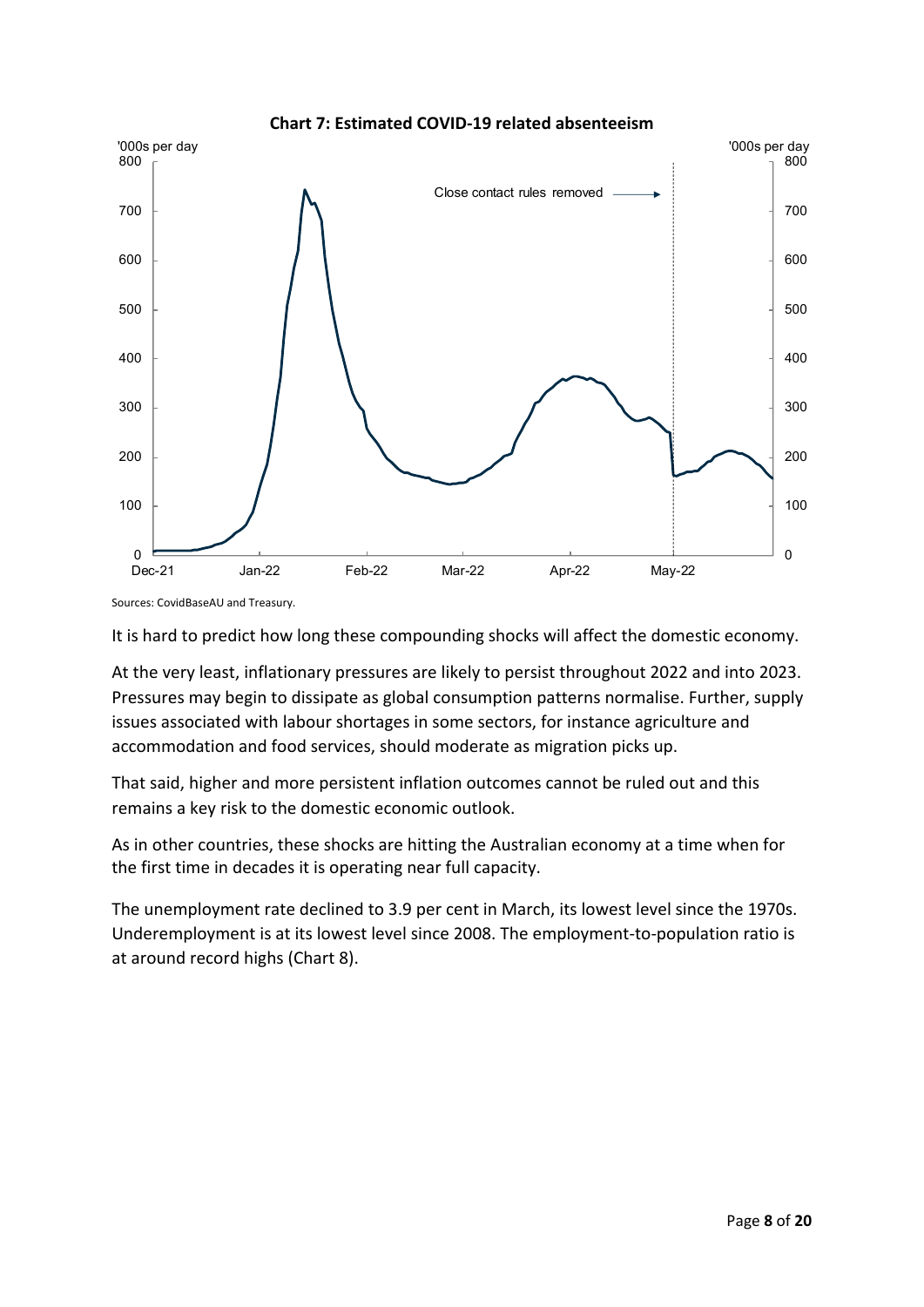



Source: ABS Labour Force.

While the labour market has clearly tightened, recent research has suggested that some spare capacity remains, due to elevated underemployment levels and further scope for an increase in the labour force participation rate. $1$ 

In the Budget and PEFO, the unemployment rate was expected to decline to 3¾ per cent and stabilise there until 2024-25. Thereafter, the unemployment rate was assumed to steadily transition towards Treasury's current assumption of the NAIRU, or Non-Accelerating Inflation Rate of Unemployment, of 4¼ per cent.

If realised, this forecast implies that the economy would be operating at beyond full employment for some years. In this environment, we would expect demand-side inflationary and wage pressure to be building.

To date, we have seen little hard data that shows wages growth lifting, although the latest WPI did show a marked pick up in wage growth for those who received an increase in the March quarter.

There is business liaison evidence to suggest businesses are competing harder for workers and offering higher pay, particularly through bonuses and other non-wage forms of remuneration. Nevertheless, because of the surge in inflation, real wages will be lower than anticipated at PEFO, following on from a number of years of subdued growth.

<span id="page-8-0"></span><sup>1</sup> Borland, J. (2022), 'Can Australia Achieve a Soft Labour Market Landing?'. Labour Market Snapshot No. 88, May.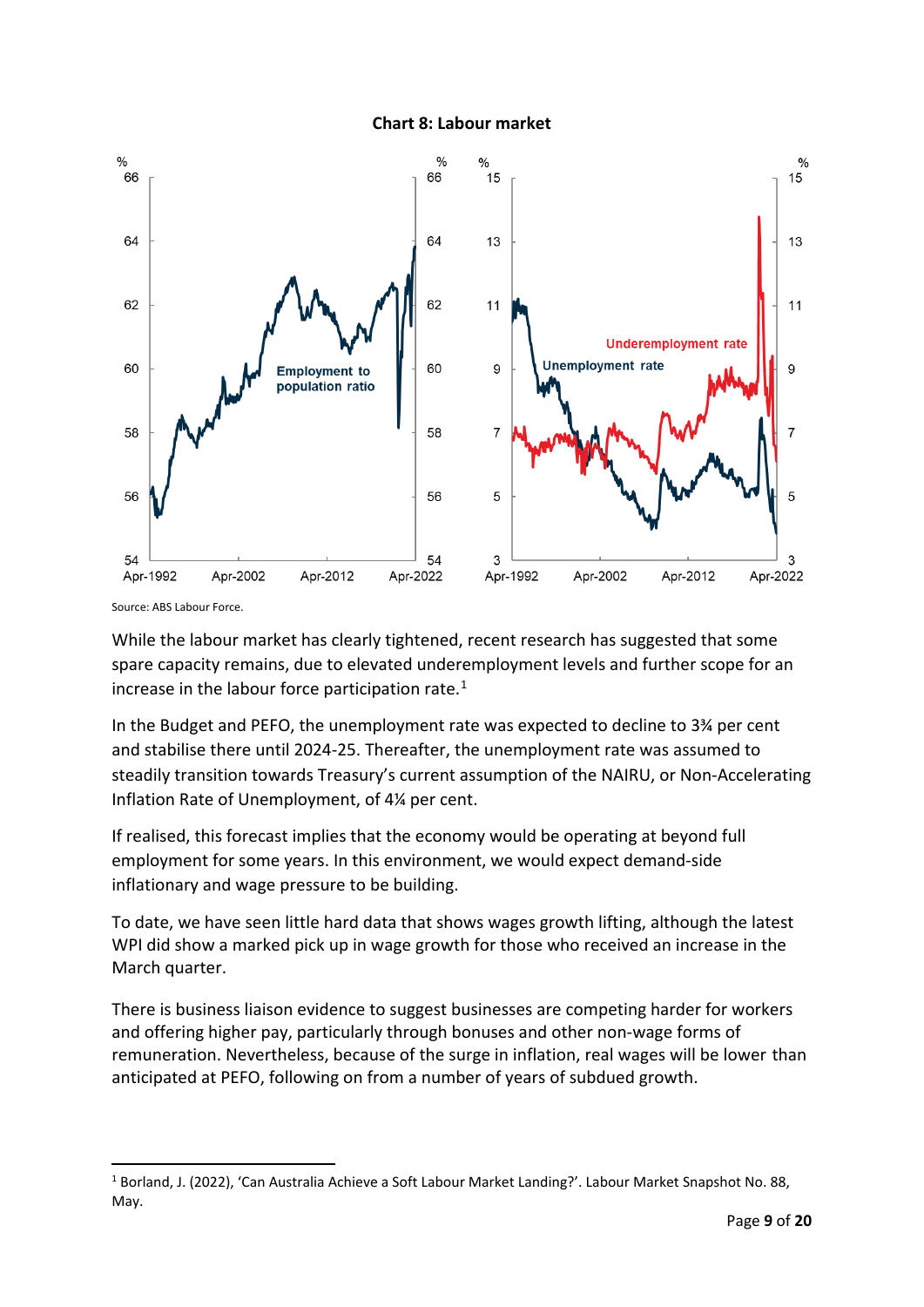Just as fiscal and monetary policy worked together to respond to the pandemic, they will need to work together in managing the risks to inflation and the economy more broadly.

Interest rates are at near-record low levels and therefore highly accommodative and should normalise, given the strong level of demand across the economy and the tight labour market.

Typically, monetary policy looks through supply-side shocks unless they are expected to have second round effects and lead to inflation expectations being affected. Second round effects are more likely when the economy is operating beyond its sustainable capacity. With inflation expectations remaining well-anchored, we do not see a significant risk of a wage-price spiral, but policy makers must always remain vigilant.

#### Fiscal outlook

I would now like to turn to the fiscal outlook.

The budget balance is expected to improve over coming years as temporary economic support measures end. This is reducing near term demand pressures. However, significant medium-term spending pressures have emerged over the past 2 years, and this will see spending remain at a higher level than pre-COVID.

Having peaked at 6.5 per cent of GDP in 2020-21, the underlying cash deficit was expected in the PEFO to shrink to 3.4 per cent of GDP in 2022-23, and then to 1.6 per cent of GDP in 2025-26 (Chart 9).



#### **Chart 9: Key fiscal aggregates**

Source: Treasury.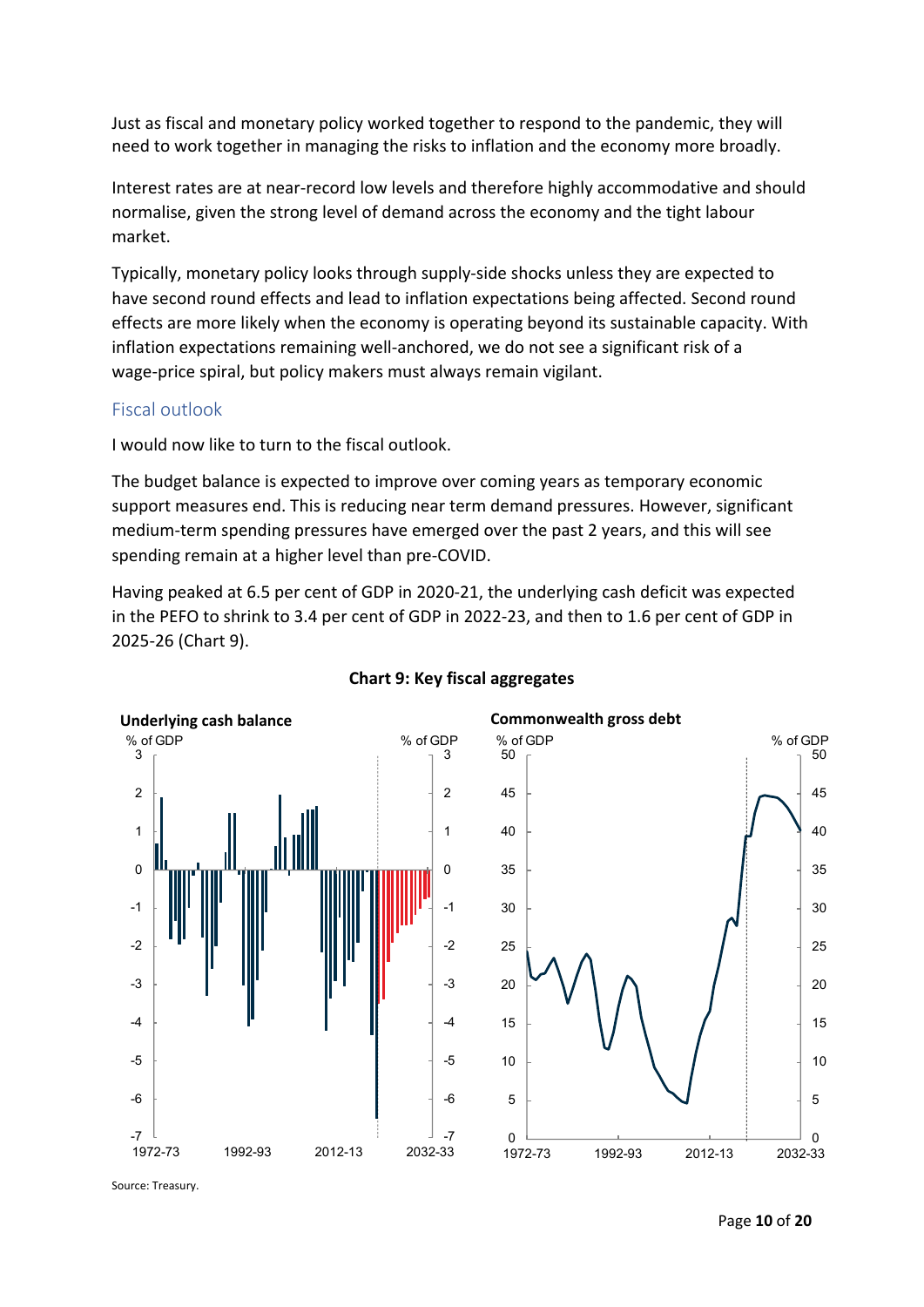Total receipts are expected to increase from 23.8 per cent of GDP in 2022-23 to 25.8 per cent of GDP in 2032-33. Having peaked at 31.6 per cent of GDP in 2020-21, payments are expected to decline to around 26.4 per cent of GDP and remain largely stable across the medium term.

At PEFO, Commonwealth gross debt to GDP was expected to reach 45 per cent in 2024-25, before declining to around 40 per cent by 2032-33.

Economic downturns have tended to occur roughly every 10 years. Australia needs to rebuild fiscal buffers to ensure the Government can respond effectively to future crises. This will help to keep debt on a sustainable path over the longer term.

Strong economic growth and relatively low interest rates are likely to assist in reducing debt to GDP in the period ahead. Interest payments increase debt, while economic growth increases the economy's capacity to service that debt. When the economy grows quicker than interest payments add to debt, the debt burden will decrease.

The following chart (Chart 10) looks at reductions in debt to GDP that have been achieved from their peak in subsequent years (see Appendix).

It shows how budget surpluses have played an important role in historical episodes of debt reductions, with favourable growth and interest rate dynamics assisting or being neutral.

The current projected reduction in debt to GDP is unusual in that it is relying solely on favourable growth and interest rate dynamics to reduce the ratio. A more prudent course would be for the budget to assist more over time.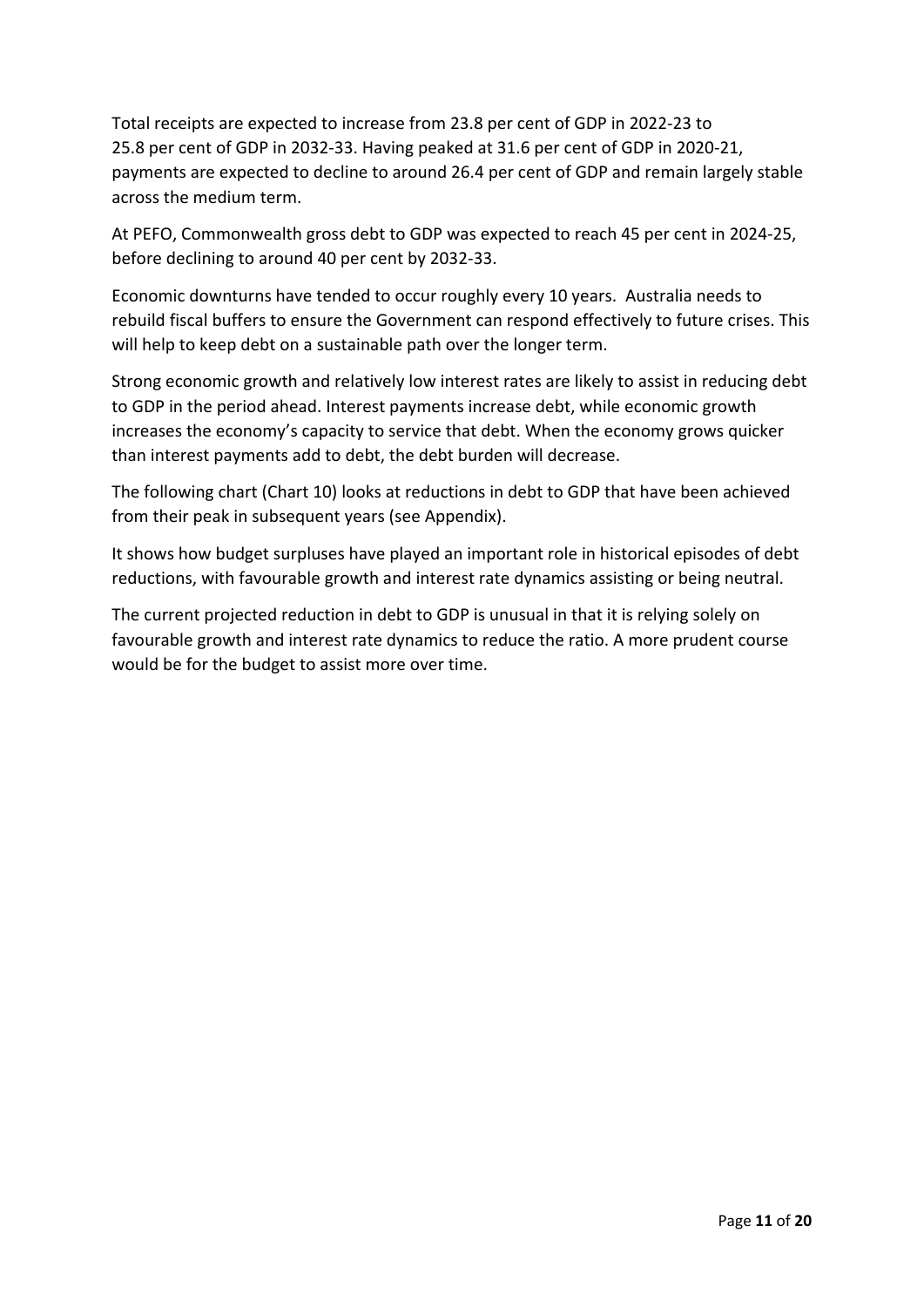

#### **Chart 10: Reductions in Commonwealth debt to GDP**

Note: Data are in financial years. Debt excludes issuance for the states. The contribution of interest rates less growth captures the combined direct effect of the former increasing debt and of the latter growing GDP, but not their effects on the headline primary balance. Sources: ABS National Accounts, AOFM, ATO, Barnard (1986), Butlin (1962), Butlin (1985), Butlin, Dixon, Lloyd (2014), Commonwealth Budget papers, RBA and Treasury.

This would especially be the case if growth and interest rate dynamics become less favourable over time. Indeed, since Budget there has been a significant increase in the interest rate on government debt, with the 10-year yield rising around 120 basis points.

The rise in yields will translate directly into higher interest payments. The impact will build over time as a rise in yields only affects new issuance, including as debt on issue matures and needs to be refinanced. The weighted average term to maturity on the stock of Treasury Bonds is around 7.2 years.

### Long-term challenges for the Budget

I would like to conclude by discussing 3 longer-run challenges facing the fiscal outlook.

### Structural spending

As noted, commitments to additional structural spending and stronger-than-expected growth in spending on major programs will see government spending as a share of the economy remain at a higher level than prior to the pandemic.

Excluding temporary direct COVID-19 support, payments as a share of GDP are expected to average 26.4 per cent over the decade ahead, compared with 24.8 per cent in the decades prior to the pandemic (Chart 11).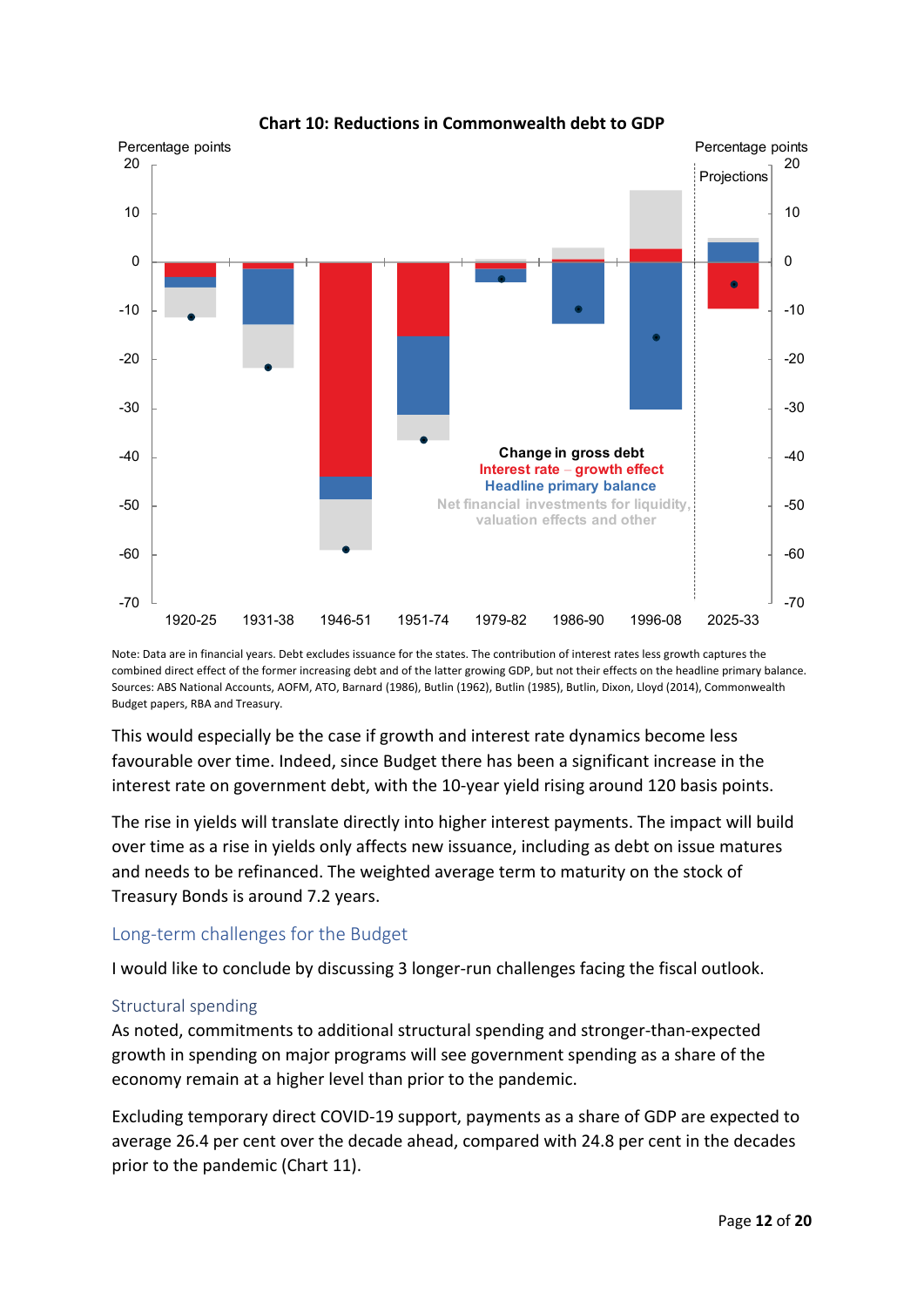

### **Chart 11: Structural spending pressures**

Source: Treasury. Note: Excludes NDIS components funded by states and GST payments because there is a corresponding receipt and so no net impact on the UCB. Source: Treasury.

Most of the additional structural spending is driven by spending on the National Disability and Insurance Scheme (NDIS), aged care, defence, health and infrastructure. Further pressures exist in all these areas.

In broad terms, the country can look to fund priorities in one of two ways.

First, the Government could identify structural savings in the budget. It is worth noting in this context that the vast majority of government expenditure is subject to legislation, existing commitments, or contracts, and the remainder supports work to achieve government priorities. It takes time to build support for changes to programs, and given this, ensuring effectiveness of spending for existing and any new programs will be critical.

Second, it can raise additional tax revenues. The larger size of government will need to be balanced against the associated costs, including disincentives associated with some taxes to work or invest. The effects of a larger tax take can be minimised by ensuring the design of the tax system is optimal.

### Personal income tax receipts

The improvement in the budget balance in the medium term relies largely on increases in receipts from personal income taxes (Chart 12).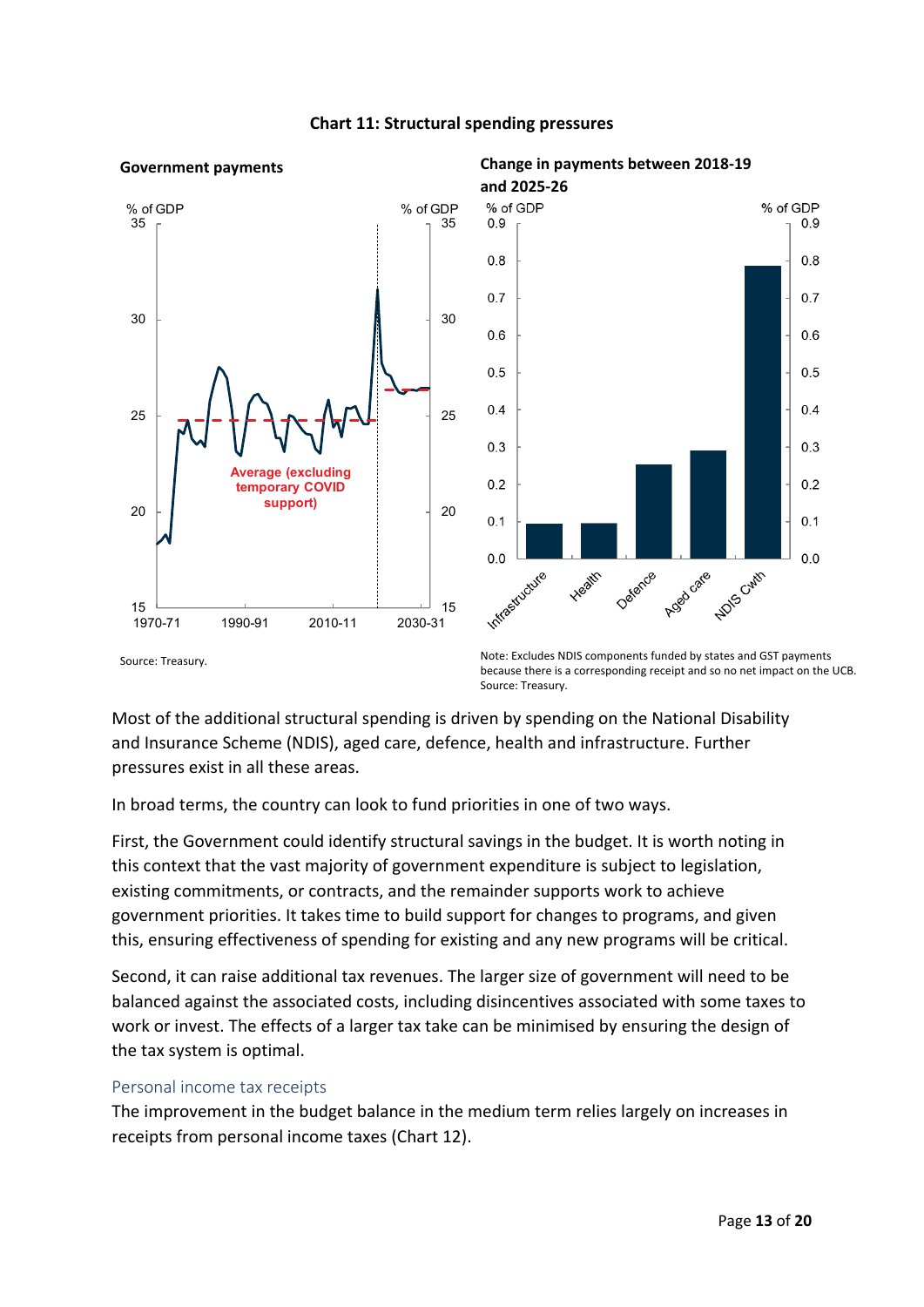Inflation and real wages growth will result in higher average personal tax rates over time. Unless other taxes or revenues increase, there is little prospect of having sufficient fiscal space to give this back to taxpayers in the form of tax cuts. This would see average personal tax rates increase towards record levels, increasing the fiscal burden on wage and salary earners.



**Chart 12: Average tax rates and tax receipts**

In the light of spending pressures and the pressure on income tax arrangements, there seems to be little case to lower taxes elsewhere including company taxes. In fact, in some countries, such as the UK, governments are increasing company taxes and applying tax measures to highly profitable parts of the economy.

The case for maintaining company tax rates is made even more compelling in Australia's case, where we are experiencing a record level in the terms of trade and the banking sector is highly profitable. The banking and mining sectors made up around 45 per cent of company tax revenue in the 2019-20 income year.

There is also no case to extend the temporary tax arrangements put in place to support the economy through COVID-19 given the broader strength in the economy.

Sources: ABS National Accounts and Treasury.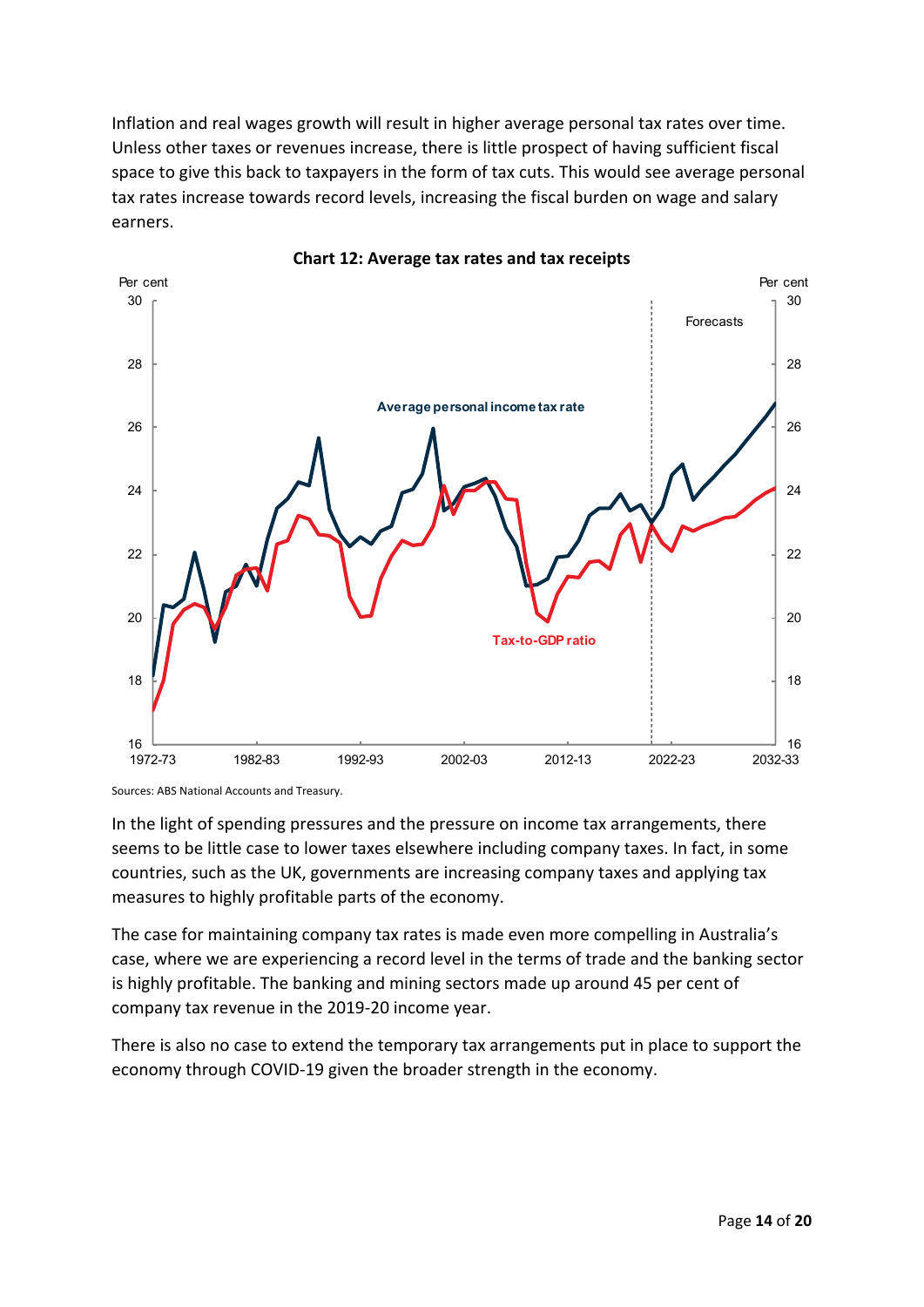Ongoing review of the tax base and tax expenditures to ensure the tax system remains adequate to fund spending commitments and is equitable including from an intergenerational perspective will be important given the pressures to raise more revenue over time.

### Productivity

The fiscal projections in the Budget and PEFO rely on an assumption that annual productivity growth will converge to its 30-year average of around 1.5 per cent.

Productivity growth has slowed in Australia since the mid-2000s. Over the past 20 years, productivity growth has averaged around 1.2 per cent (Chart 13).



**Chart 13: Average labour productivity growth by cycle**

Note: The 2018-21 cycle is incomplete. Source: ABS Australian System of National Accounts.

The slowing in productivity growth in Australia reflects global factors. Many advanced economies, such as the US, have experienced lower productivity growth compared with their long-term averages.

We can illustrate this by comparing the level of productivity in Australia with the US (Chart 14).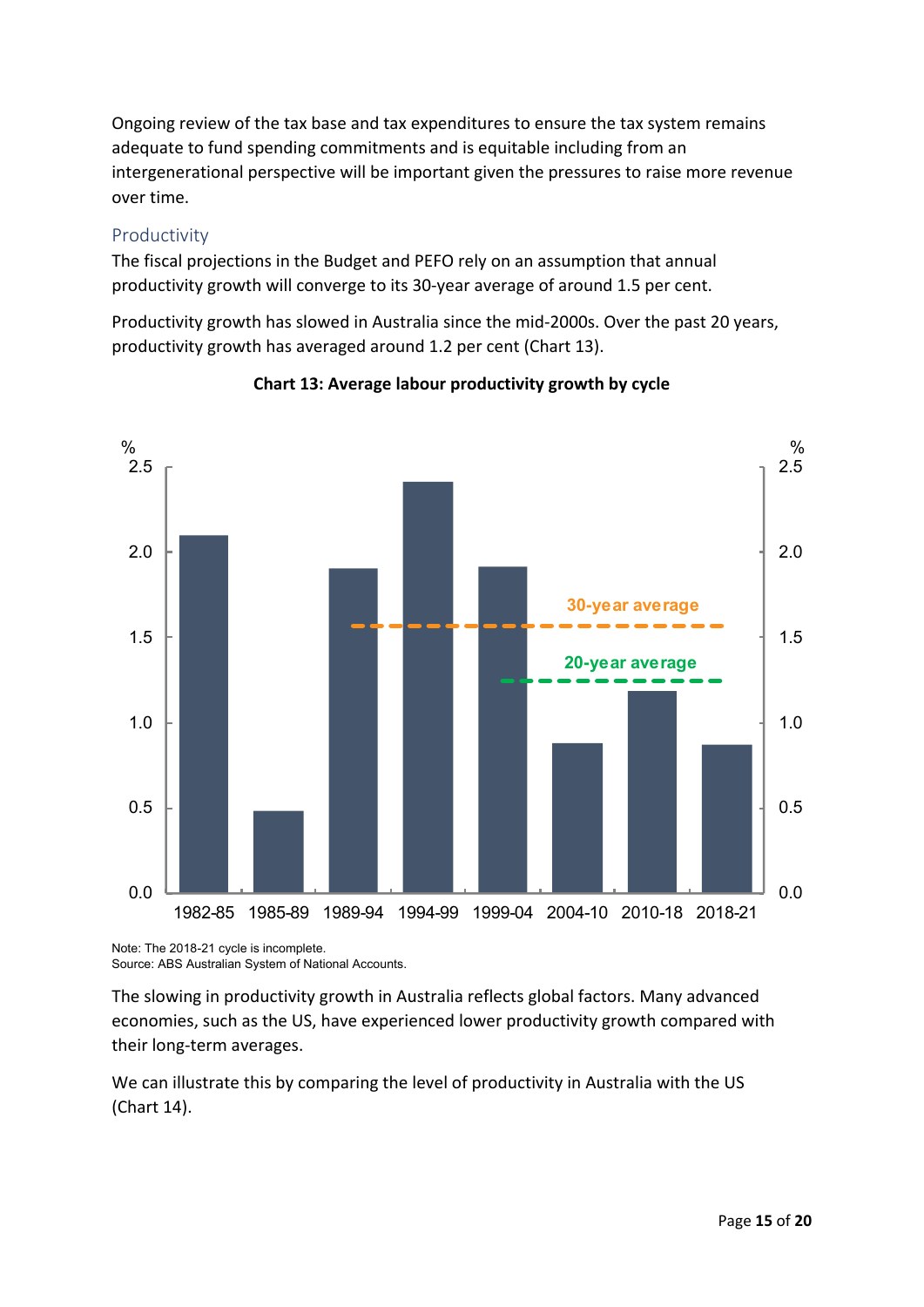

#### **Chart 14: Ratio of Australian to US labour productivity**

Notes: GDP per hour worked in Australia divided by GDP per hour worked in the US (output-side GDP at chained PPPs in 2017 USD). Source: Penn World Table.

Previous periods of domestic reform in the 1980s and 1990s were followed by periods of strong productivity growth. Such reforms appear successful in bringing labour productivity in Australia closer to US levels and we can think of US levels as a proxy for the global frontier. Estimates of labour productivity in Australia compared with the US have been broadly stable since the early [2](#page-15-0)000s.<sup>2</sup>

As a medium sized open economy, Australia tends to adopt innovations from the global frontier. Domestic policy can help to facilitate this by incentivising innovation and investments. This includes investments in human capital to ensure Australians have the right skills to enable diffusions of frontier technologies and methods. Fostering trade linkages and removing barriers that prevent resources flowing to the most productive businesses can also play an important role.

<span id="page-15-0"></span><sup>&</sup>lt;sup>2</sup> Note this does not mean that all sectors have maintained their relative position. For example, Australian manufacturing frontier firms exhibited faster productivity growth than services firms relative to the growth of the global frontier in each industry (Andrews, D., Hambur, J., Hansell, D. and Wheeler, A. (2022). 'Reaching for the Stars: Australian Firms and the Global Productivity Frontier'. Treasury Working Paper 2022-01, January).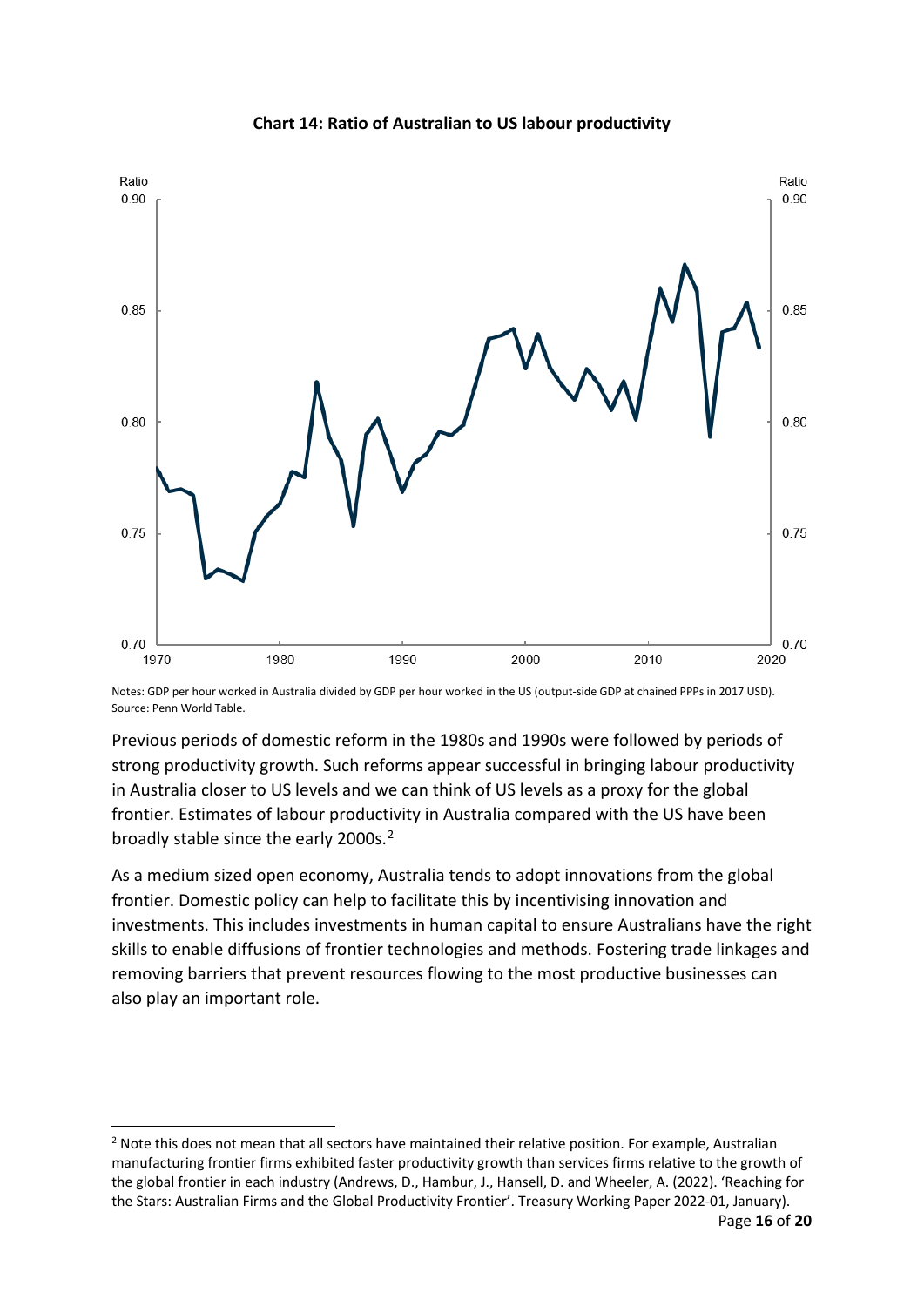If we were able to lift productivity growth and move closer to the global frontier that would lead to a permanent lift in the level of income and higher living standards. There is a limit to the extent to which Australian productivity could grow more rapidly than comparable countries, but my guess is that we are not near that limit.

There are fiscal implications if the slowing in productivity over the past 2 decades persists.

For example, if productivity growth averaged 1.2 per cent over the medium term, rather than the 1.5 per cent assumed in the PEFO, GDP growth would be lower, and the real level of GDP at the end of the medium-term would be around 1¾ per cent smaller, with the difference increasing over time. Gross debt to GDP would be around 2 percentage points higher as at 30 June 2033 (Chart 15).

These differences in productivity and their implications for growth and the Budget were examined over longer periods in the most recent Intergenerational Report.



#### **Chart 15: Productivity assumption**

Note: The impact of lower productivity growth is based on scenarios results presented in the 2021 IGR. Sources: 2021 IGR and Treasury.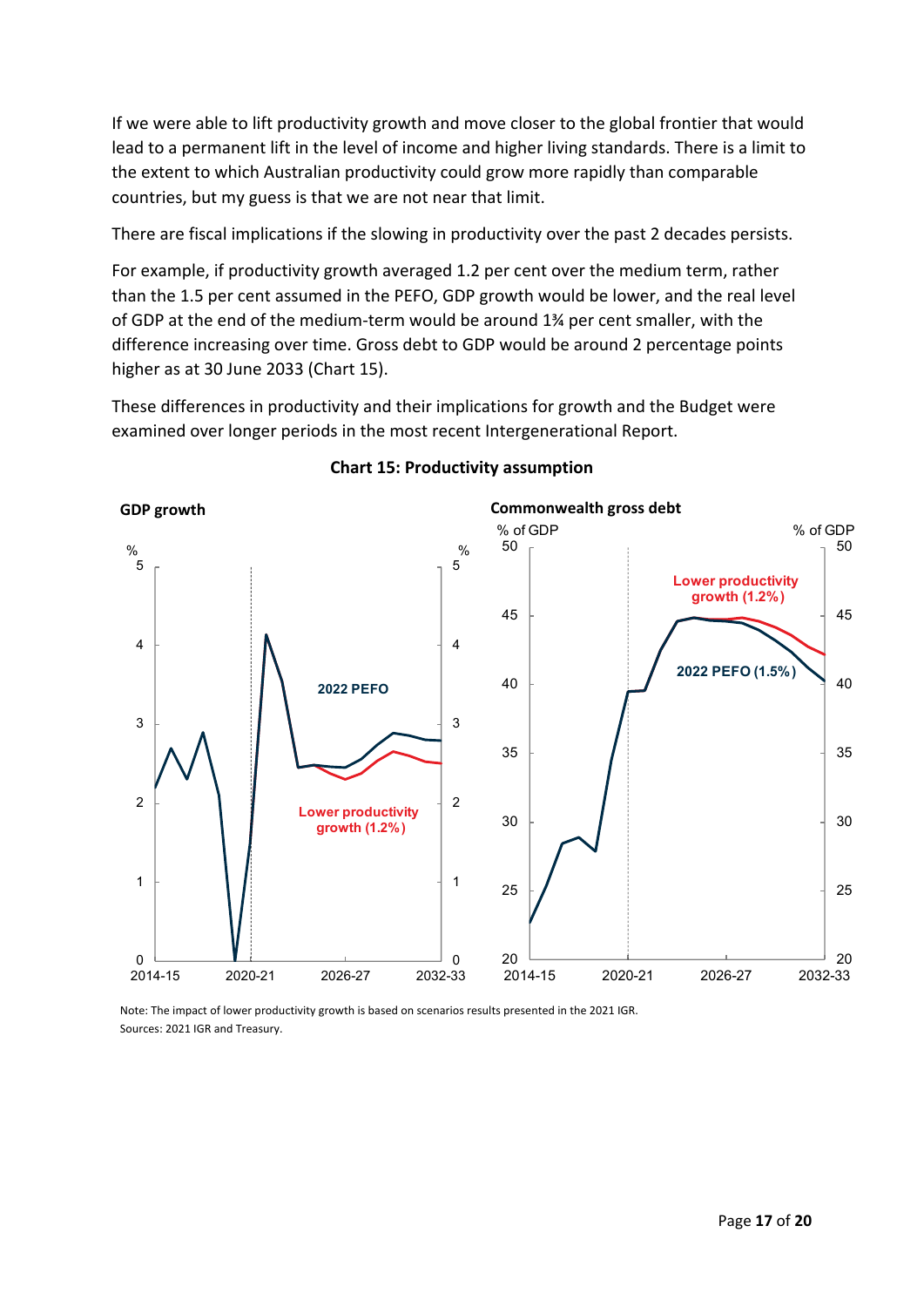### Conclusion

The economic environment has shifted significantly since I spoke to you in May last year.

Attention has turned from securing the recovery and driving down unemployment to limiting inflationary pressures arising from an array of shocks in an environment of near full employment.

This shift has been made even more difficult by the most complex international environment in 70 years.

There are no upsides to global growth from the war in Ukraine, COVID-19 crisis in China, and persistent supply chain challenges.

Inflationary pressures have emerged faster and more strongly than most anticipated including in Australia.

Significant pressures are emerging in electricity prices reflecting the interaction of global and domestic factors.

Commitments to structural spending in areas including disability support and aged care are putting sustained pressure on the budget.

The tax system is coming under pressure.

And productivity and real wage growth has been weak for more than a decade.

There are also challenges I have not had time to talk about today such as the required economic transformation to achieve our climate change goals.

A challenging set of issues no doubt.

There is some good news.

Australia has the lowest unemployment rate in nearly 5 decades and the lowest underemployment rate in over a decade.

The challenge now is to keep it at these levels.

And there are many actions we can take to improve outcomes.

While many of the global factors are beyond our control, we can play an active role in shaping relationships with other countries to promote resilience.

Providing higher quality aged care and disability services is improving the lives of many Australians and it is within our control to maintain this improvement while reducing pressures arising from poorly designed policies.

We will need a tax system fit for purpose to pay for these services, that appropriately balances fairness and efficiency. This is achievable.

By improving the quality and efficiency of government services and steadily improving our regulatory systems we can contribute substantially to productivity growth.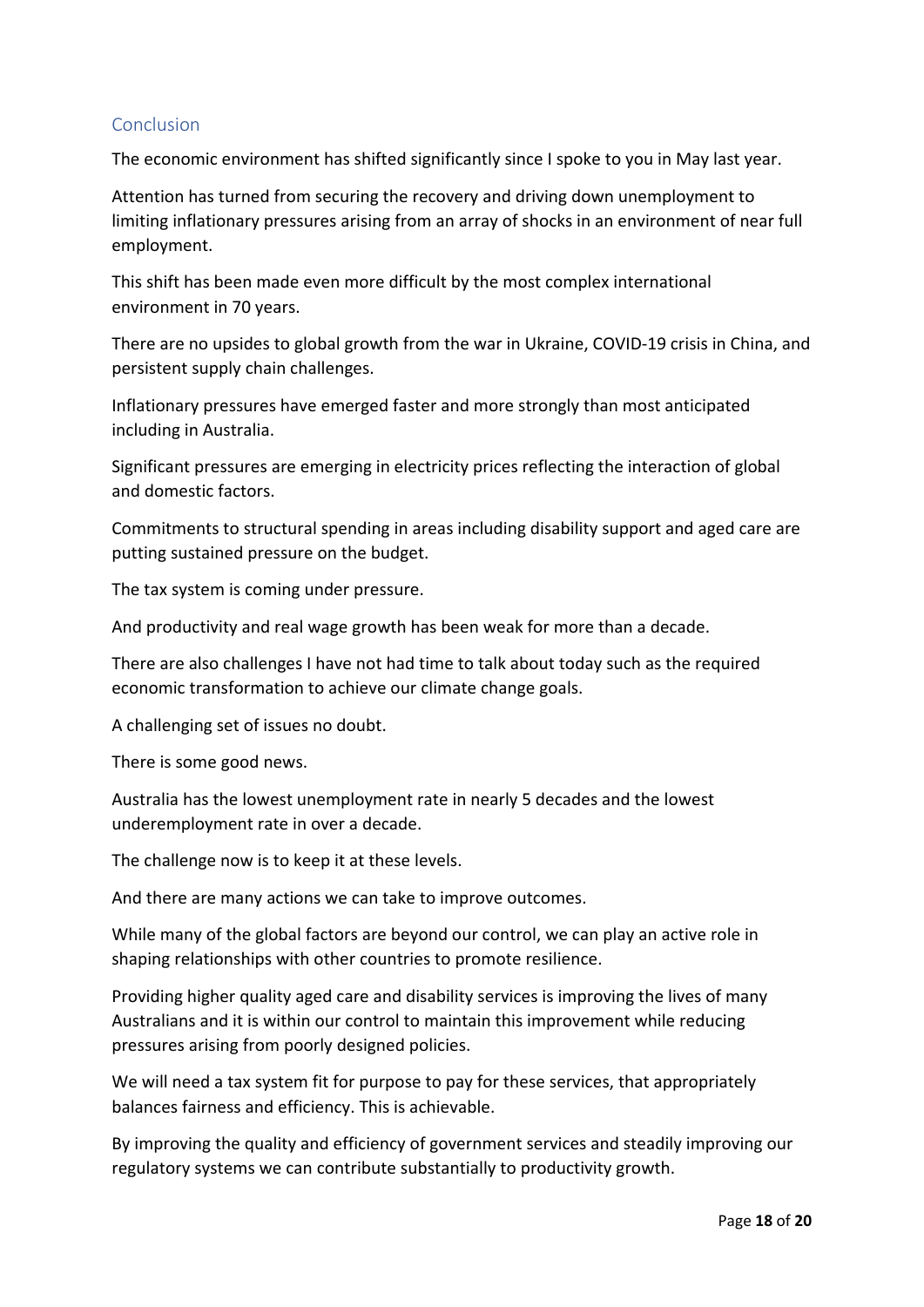And there are few countries in the world with the natural advantages that we have in meeting our climate change goals.

Thank you for the opportunity to speak with you today.